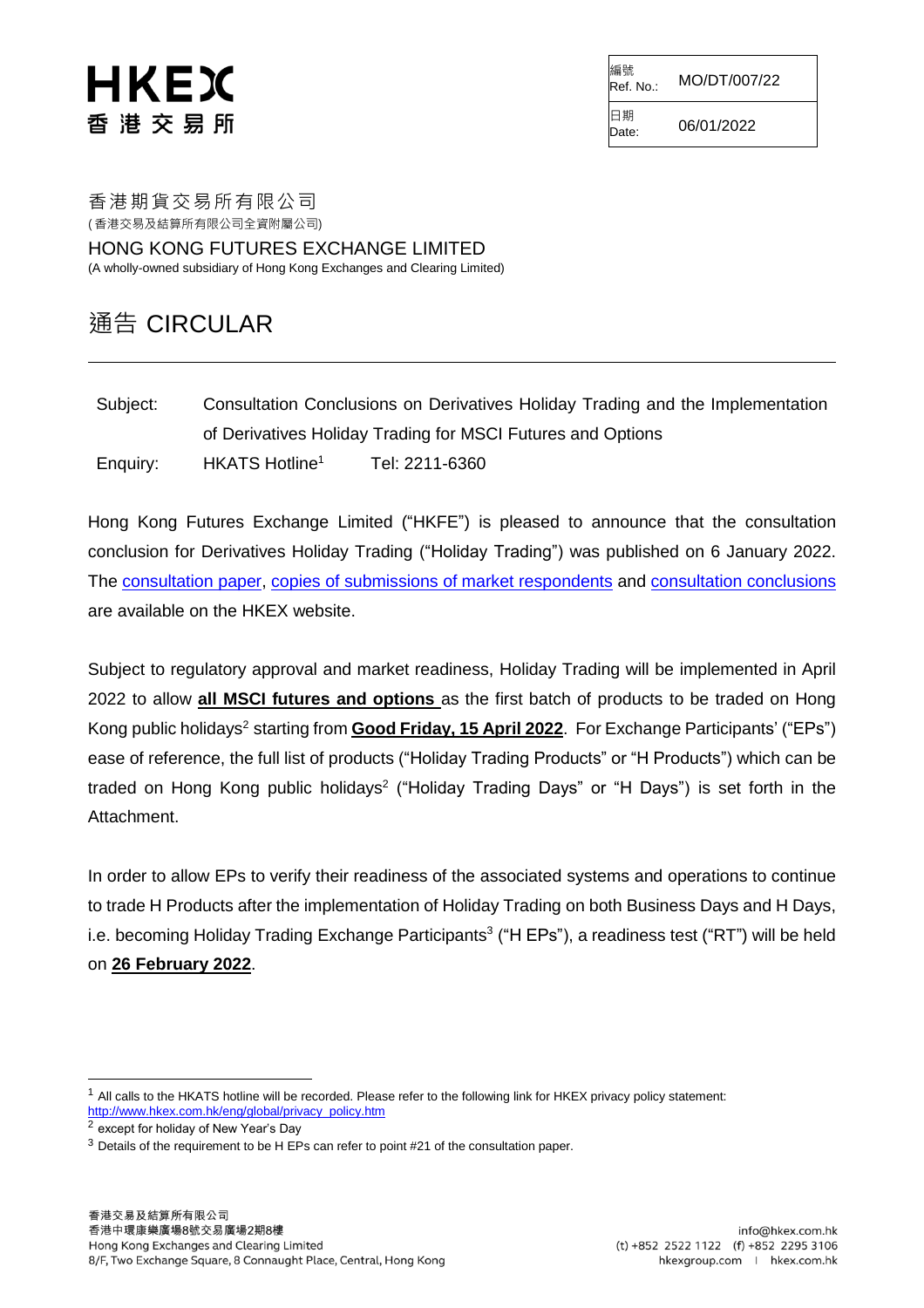

For the avoidance of doubt, EPs who cannot verify and confirm their systems and operations readiness in the RT, i.e. becoming a non-Holiday Trading EPs<sup>4</sup> ("NH EPs"), will be required to unwind their positions of H Products 4 weeks after the RT, if any, and will not be able to trade H Products after the implementation of Holiday Trading in any event.

#### **Readiness Test**

EPs who would like to continue trading H Products after the implementation of Holiday Trading are strongly advised to review their systems and operations to ensure adequate preparations are in place to support Holiday Trading, including OMnet Application Programming Interface (OAPI), trading, clearing, settlement systems (including Back Office Systems), other operational systems and related processes/arrangements as appropriate.

Detailed rundown of the RT will be sent to related EPs in due course. EPs are required to secure sufficient IT and OAPI vendor support during the RT.

#### **OAPI Testing Environment**

To facilitate EPs verification of their OAPI program readiness, the Holiday Trading setting will continue to be available in the HKATS testing environment every Wednesday until the end of February 2022.

Sanly Ho Co-Head Trading Department Operations Division

l

<sup>4</sup> Details of NH EPs and the requirement for NH EPs to unwind positions before H Days can refer to point #22 and point #33 of the consultation paper.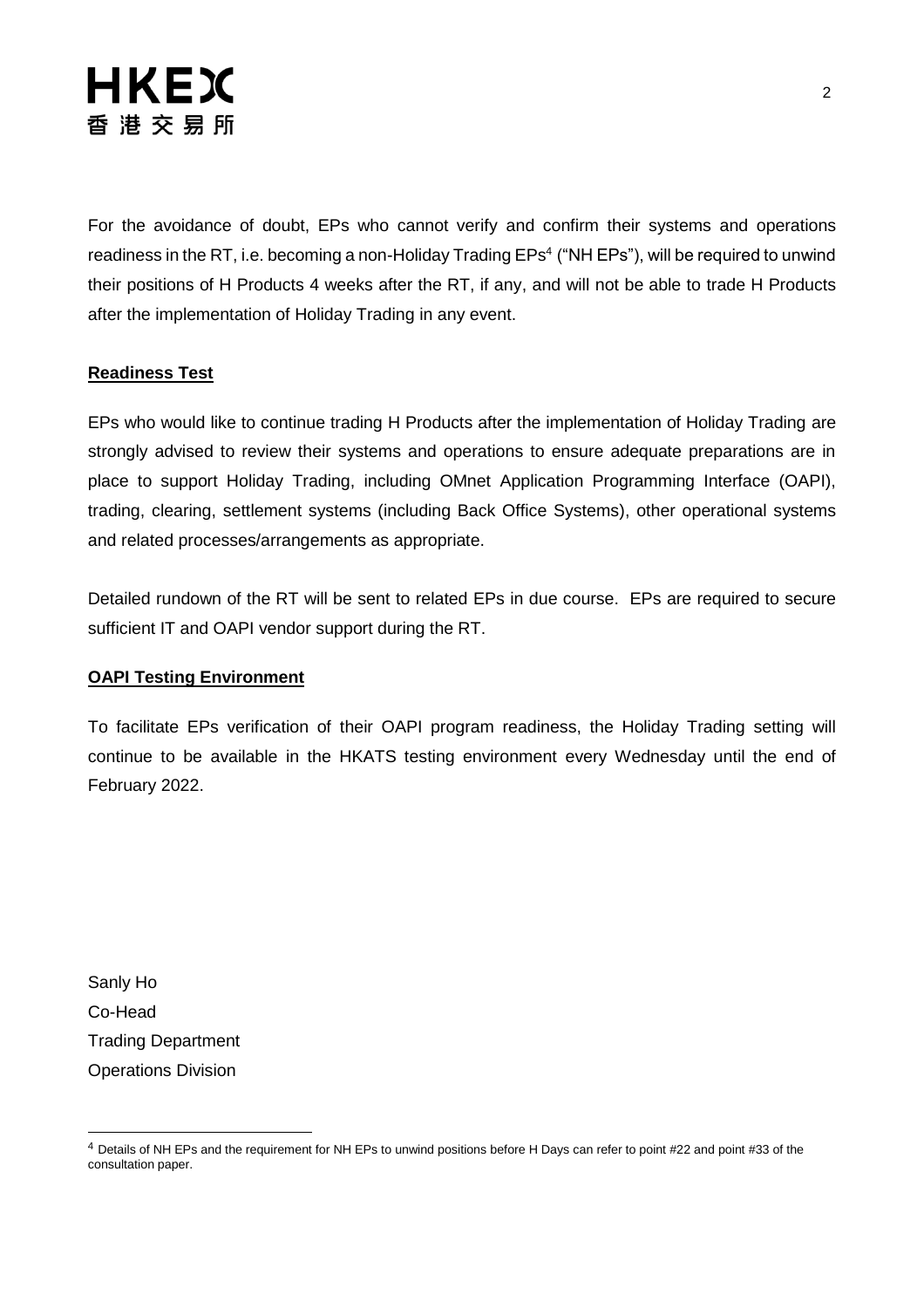### **HKEX** 香港交易所

*This circular has been issued in the English language with a separate Chinese language translation. If there is any conflict in the circulars between the meaning of Chinese words or terms in the Chinese language version and English words in the English language version, the meaning of the English words shall prevail.*

*Any information provided in this circular relating to the trading of security futures or how the law may be interpreted is provided for reference generally without considering your specific circumstances and does not constitute legal or other advice from HKFE or any member of the HKEX group. Such information should not be regarded as substitute for professional advice. You should seek independent legal or other professional advice before taking any action to trade any contracts listed on HKFE, whether for yourself or as intermediary on behalf of any other person.*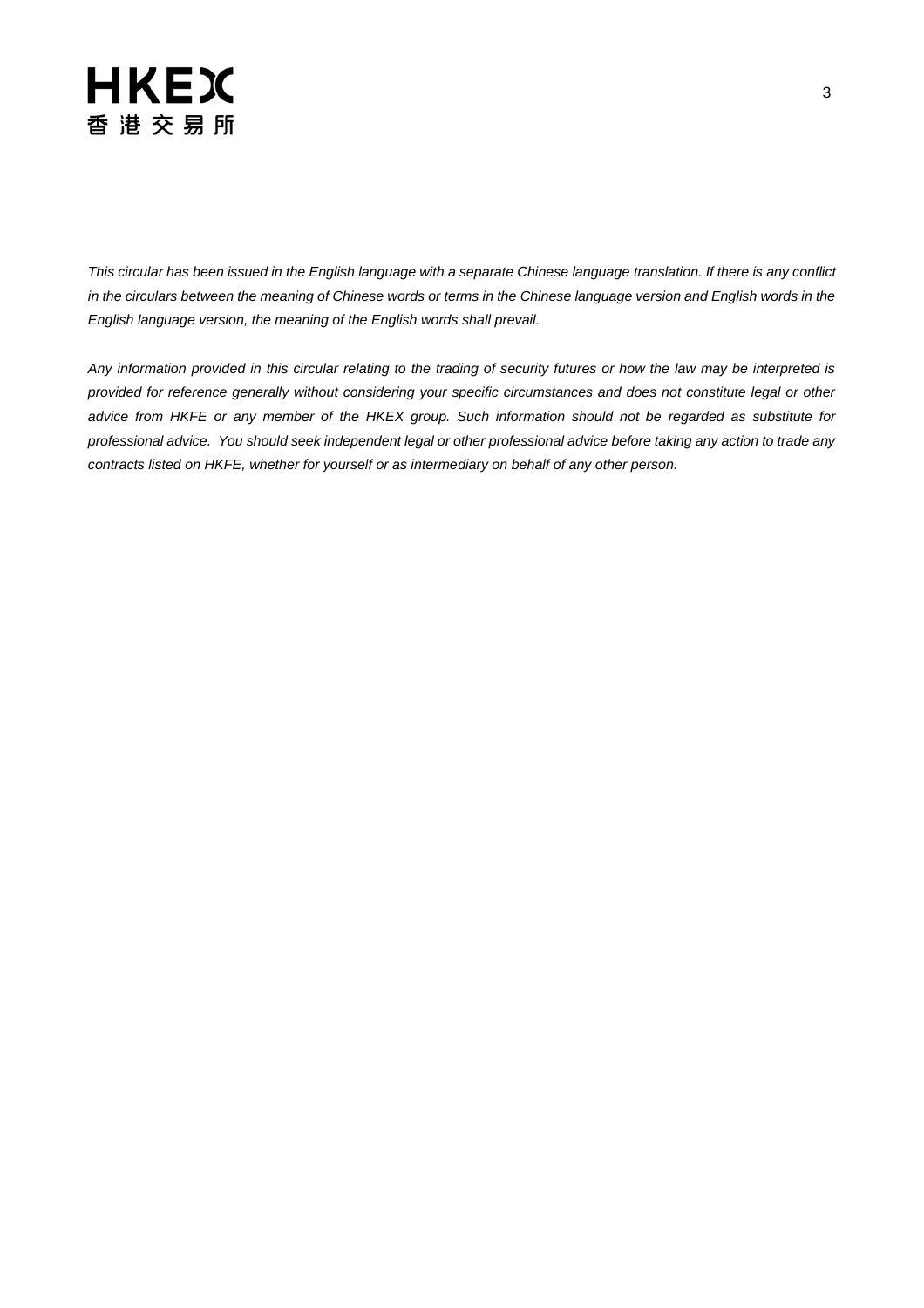# **HKEX** 香港交易所

#### **Attachment**

### **List of products which can be traded on HK public holidays<sup>5</sup> starting on 15 April 2022**

|    | 1. MSCI AC Asia ex Japan Net Total Return<br><b>Index Futures</b> | 23. MSCI Japan (JPY) Index Futures             |
|----|-------------------------------------------------------------------|------------------------------------------------|
|    | 2. MSCI Australia Net Total Return (USD) Index                    | 24. MSCI Japan Net Total Return (JPY) Index    |
|    | <b>Futures</b>                                                    | <b>Futures</b>                                 |
| 3. | MSCI China A 50 Connect (USD) Index                               | 25. MSCI Japan Net Total Return (USD) Index    |
|    | <b>Futures</b>                                                    | <b>Futures</b>                                 |
| 4. | MSCI China (USD) Index Futures                                    | 26. MSCI Malaysia (USD) Index Futures          |
| 5. | MSCI China Net Total Return (USD) Index                           | 27. MSCI Malaysia Net Total Return (USD) Index |
|    | <b>Futures</b>                                                    | <b>Futures</b>                                 |
|    | 6. MSCI China Free (USD) Index Futures                            | 28. MSCI New Zealand Net Total Return (USD)    |
|    |                                                                   | <b>Index Futures</b>                           |
| 7. | MSCI China Free (USD) Index Options                               | 29. MSCI Pacific ex Japan Net Total Return     |
|    |                                                                   | (USD) Index Futures                            |
| 8. | MSCI China Free Net Total Return (USD)                            | 30. MSCI Pacific Net Total Return (USD) Index  |
|    | <b>Index Futures</b>                                              | <b>Futures</b>                                 |
| 9. | MSCI Emerging Markets (USD) Index Futures                         | 31. MSCI Philippines (USD) Index Futures       |
|    | 10. MSCI Emerging Markets Asia ex China Net                       | 32. MSCI Philippines Net Total Return (USD)    |
|    | Total Return (USD) Index Futures                                  | <b>Index Futures</b>                           |
|    | 11. MSCI Emerging Markets Asia ex Korea Net                       | 33. MSCI Singapore Free (SGD) Index Futures    |
|    | Total Return (USD) Index Futures                                  |                                                |
|    | 12. MSCI Emerging Markets Asia Net Total Return                   | 34. MSCI Singapore Free Net Total Return (USD) |
|    | (USD) Index Futures                                               | <b>Index Futures</b>                           |
|    | 13. MSCI Emerging Markets EMEA Net Total                          | 35. MSCI Singapore Net Total Return (USD)      |
|    | Return (USD) Index Futures                                        | <b>Index Futures</b>                           |
|    | 14. MSCI Emerging Markets ex China Net Total                      | 36. MSCI Taiwan (USD) Index Futures            |
|    | Return (USD) Index Futures                                        |                                                |
|    | 15. MSCI Emerging Markets ex Korea Net Total                      | 37. MSCI Taiwan (USD) Index Options            |
|    | Return (USD) Index Futures                                        |                                                |

<sup>5</sup> except for holiday of New Year's Day

l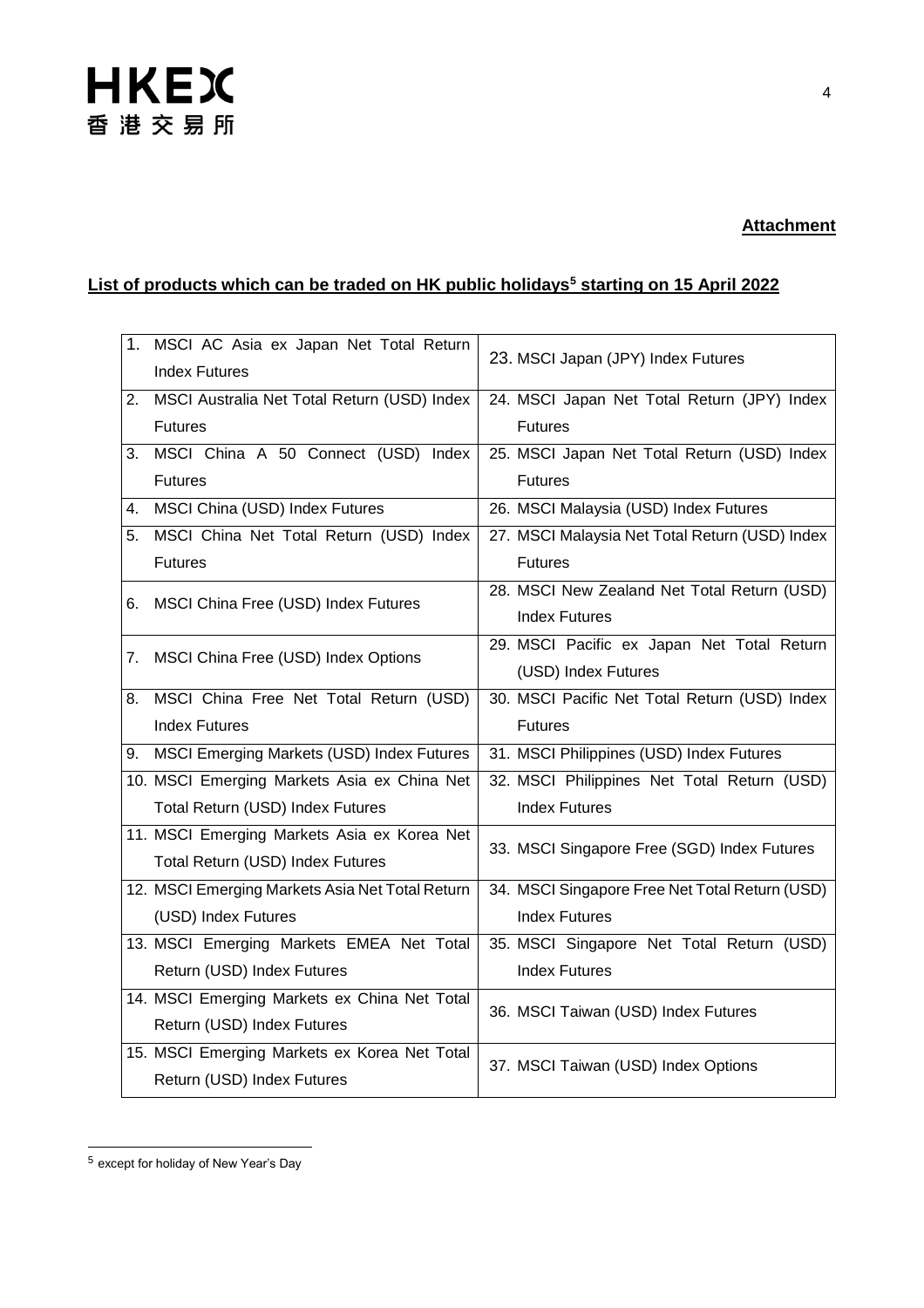# **HKEX** 香港交易所

| 16. MSCI Emerging Markets Latin America Net     | 38. MSCI Taiwan Net Total Return (USD) Index   |
|-------------------------------------------------|------------------------------------------------|
| Total Return (USD) Index Futures                | <b>Futures</b>                                 |
| 17. MSCI Emerging Markets Net Total Return      | 39. MSCI Taiwan 25/50 (USD) Index Futures      |
| (USD) Index Futures                             |                                                |
| 18. MSCI Hong Kong Net Total Return (USD)       | 40. MSCI Taiwan 25/50 Net Total Return (USD)   |
| Index Futures                                   | <b>Index Futures</b>                           |
| 19. MSCI India (USD) Index Futures              | 41. MSCI Thailand (USD) Index Futures          |
| 20. MSCI India Net Total Return (USD) Index     | 42. MSCI Thailand Net Total Return (USD) Index |
| <b>Futures</b>                                  | <b>Futures</b>                                 |
| 21. MSCI Indonesia (USD) Index Futures          | 43. MSCI Vietnam (USD) Index Futures           |
| 22. MSCI Indonesia Net Total Return (USD) Index | 44. MSCI Vietnam Net Total Return (USD) Index  |
| <b>Futures</b>                                  | <b>Futures</b>                                 |